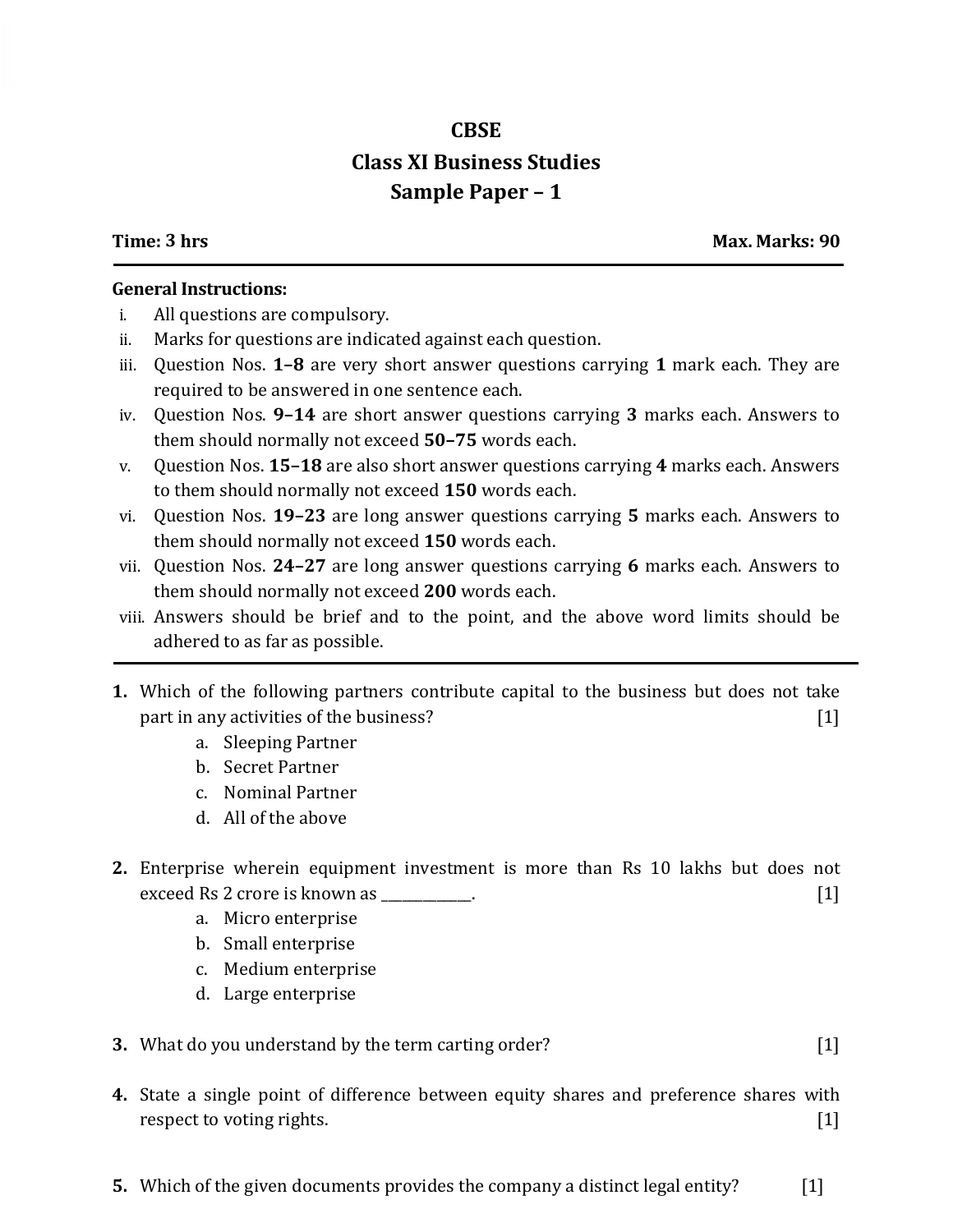- a. Articles of Association
- b. Prospectus
- c. Certificate of Incorporation
- d. Certificate of Commencement of Business
- **6.** Which of the following is/are the feature/s of retail trade? [1]
	- a. Sells goods and services directly to the customer
	- b. Maintains personal relations with customers
	- c. Last link of the distribution channel
	- d. All of the above
- **7.** Mr Chandresh is a well-known lawyer of the Supreme Court. On weekends, he attends a nearby village and helps those people to file cases in various courts with respect to any issues they are facing in the area. What type of human activity can be seen here?  $[1]$
- **8.** What are the stages in the formation of a company? [1]
- **9.** An industry situated on the banks of a river is the least bothered about the pollution it is creating. What steps would you like to suggest to the firm to protect the environment from the dangers of pollution? [3]

- **11.** Explain any three major agreements of WTO. The same state of  $\blacksquare$  [3]
- **12.** Name the form of business apt for the following: [3]
	- a. Boutique store
	- b. Shopping mall
	- c. Wholesale merchants
- **13.** If Mr C decided to sell off an old cupboard on an online selling site, would it be considered a business? State the characteristic of business that is being underlined here.  $[3]$
- **14.** In a discussion among various college students, many favoured the fact that business is a profit-making entity. On the other hand, there was hardly anyone who agreed with the fact that it is essentially a social institution. On what basis can it be said that business is essentially a social institution and not merely a profit-making activity. [3]
- **15.** Two college friends Mr A and Mr B studying in the same college decided to venture into business after their graduation. However, both are adamant about the type of company they should form with respect to profits and efficiency. The former is interested in opening a private company, while the latter wants it to be a public company. What would be your advice to Mr A and Mr B? [4]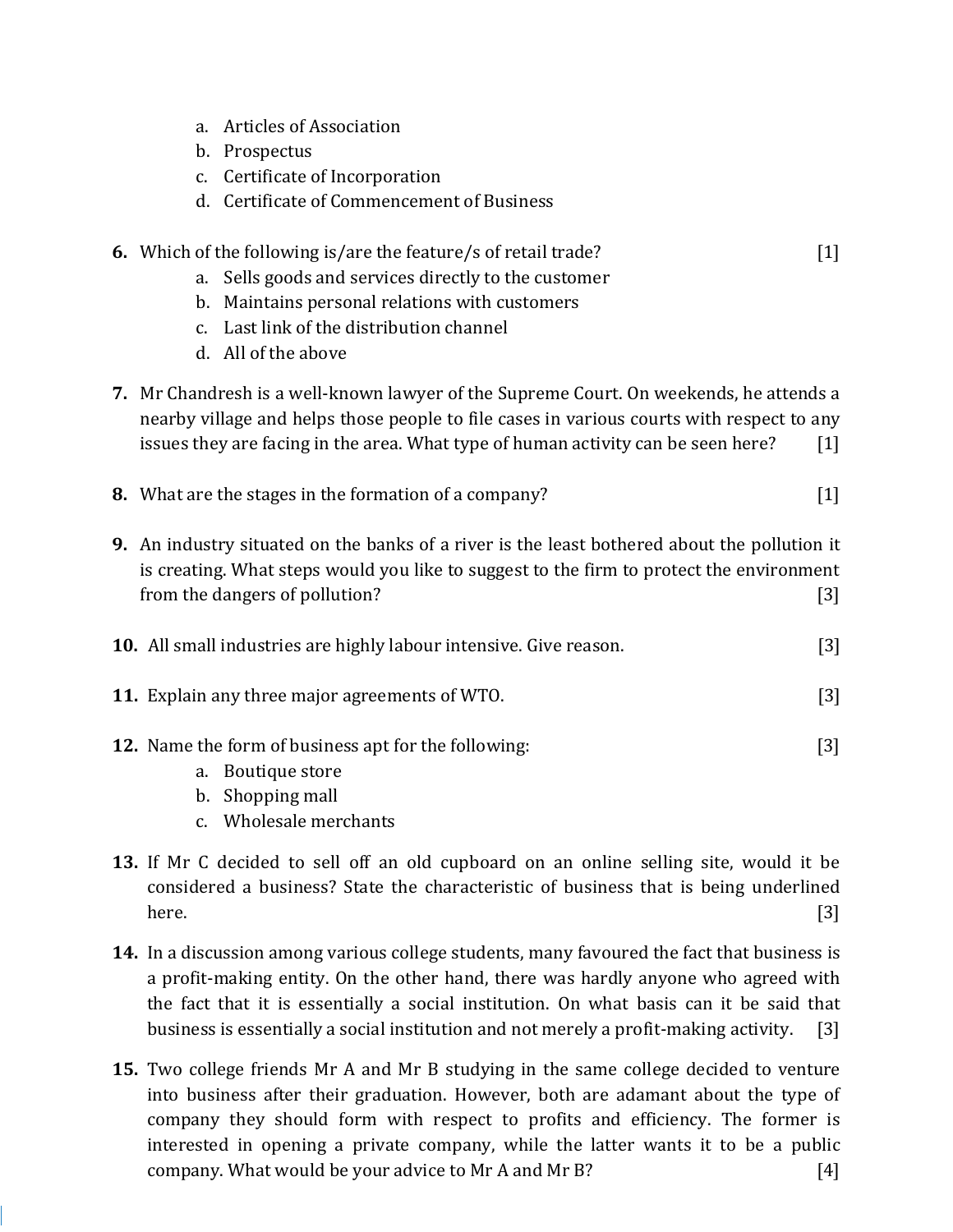- **16.** Incorporation of a private company entitles it to certain privileges. Explain these privileges. [4]
- **17.** Hari insures his house against theft for Rs 20 lakhs with insurer A and for Rs 10 lakhs with insurer B. He suffers a loss of Rs 12 lakhs. How much compensation can he claim from both insurers? Give reason. [4]
- **18.** A company needs money to expand its business. However, it does not have the capacity to bear extra financial burden of paying interest. The equity shareholders made it a point not to issue more shares as they feared losing control due to issuance of new shares in the market.

|  | a. What source of owner's fund is suitable in this case? |  |
|--|----------------------------------------------------------|--|
|  |                                                          |  |

- b. Write any two advantages of this source. [2] c. Mention a disadvantage of this source. [1]
- **19.** State the differences between a large retail showroom and identical retail shops. [4]
- **20.** To ease parking problems in the mega city, Kolkata Municipal Corporation decided to start an underground car parking system. It started in 2007 and is still in operation. The project is a success as it has been able to reduce traffic jams, problems for pedestrians and haphazard and unruly parking of vehicles.

|  | a. Which type of enterprise is being discussed here? |  |
|--|------------------------------------------------------|--|
|  |                                                      |  |

- b. Define the type of enterprise mentioned above. [1]
- c. Mention the features of this enterprise. [3]
- **21.** The Indian Postal Service was founded on the 1<sup>st</sup> of April 1854. The demand for its services was huge 10 years ago. However, nowadays its services are hardly used, but they still continue to offer some facilities even today. State some of those facilities. [5]
- **22.** There is a fund which is contributed by the owner and remains with the company. Also, this fund stays with the company and the company has no liability to repay the fund.
	- a. Which fund is being referred to here? [1]
	- b. Explain the types of fund which is identified above. [4]
- **23.** There is a type of product selling business which is carried through newspapers, magazines and circulars.
	- a. What type of selling business is being referred to here? [1]
	- b. Explain its usefulness. [4]
- **24.** Mr Pawan had a flourishing domestic business. He decided that he needs to venture into international business. What factors he needs to know before doing so? [6]
- **25.** Small-scale industries compared to large-scale industries have been facing various